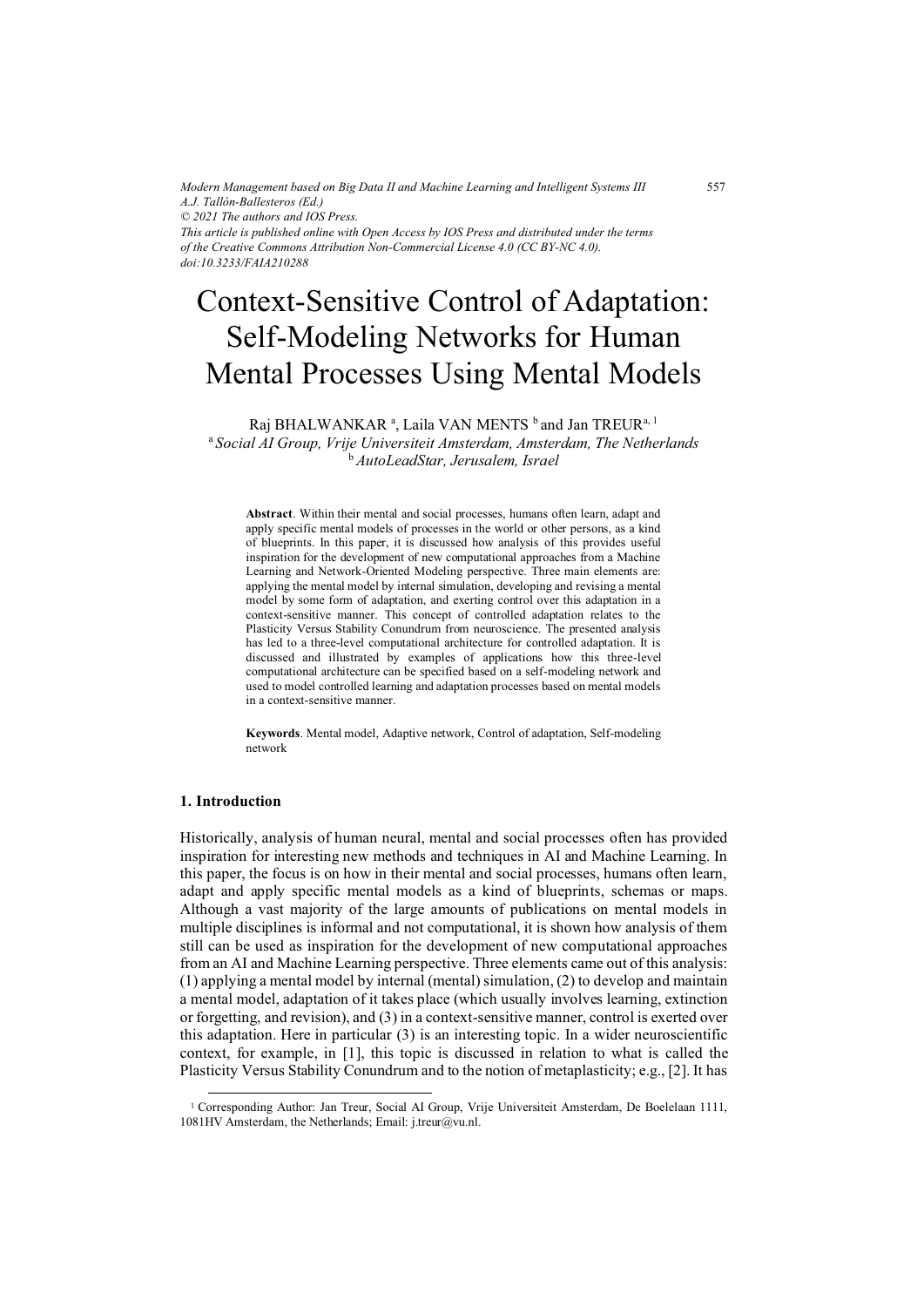been found that in the brain plasticity is not constant and various neural mechanisms have been discovered by which the extent of plasticity varies by being controlled in a context-sensitive manner; [1, 2, 3, 4]. Also, within an AI-context, in machine learning examples of this conundrum and controlled adaptation to address it are known, such as the (decreasing) temperature parameter in simulated annealing and the sensitive balancing between exploration and exploitation in reinforcement learning, also called the explore-exploit dilemma [5, 6, 7]. This is explained in [7] as follows.

'When you go to your favourite restaurant, do you always order the same thing, or do you try something new? Sticking with an old favourite ensures a good meal, but if you are willing to explore you might discover something better. This simple conundrum, deciding between something you know and something you do not, is commonly referred to as the exploration– exploitation dilemma.'

This quote also illustrates that on the one hand decision making based on known mental models can be very efficient (like navigating based on a well-known map), but on the other hand this may prevent someone from learning even better decisions (like exploring still unknown territory). The analysis of how humans use mental models in their mental processes has led to a three-level computational architecture for contextsensitive controlled adaptation where at the base level internal simulation based on a mental model takes place, at the next level adaptation of this mental model and at the second-next level context-sensitive control over this adaptation. In this paper, it is pointed out and illustrated by examples how this three-level computational architecture can be modeled as a self-modeling network: a network in which parts of the network's own structure characteristics are represented by nodes within the same network.

## **2. How Humans Use Mental Models**

In their mental processes, humans use mental models in three different ways: for internal simulation, for learning, and for (self-)control; these uses are explained as follows.

**Simulation: Mental Models Simulate.** Mental models are often used for internal simulation. This can take place in different forms, for example, visualisation or flashbacks (in sport or in PTSD). In his often cited book [8], Kenneth Craik describes a mental model as a *small-scale model* that is carried by an organism within its head:

'If the organism carries a "small-scale model" of external reality and of its own possible actions within its head, it is able to try out various alternatives, conclude which is the best of them, react to future situations ....' ([8], p. 61)

'…it is a physical working model which works in the same way as the process it

parallels…' ([8], p. 51).

Internal simulation is assumed to be based on causal relations for world processes; e.g., [9, 10, 11, 12]. For example, in [13], the functioning of a car in interaction with its driver is simulated based on a person's mental model, and in [14] a flashback experience of a course of events is addressed as internal simulation based on a mental model of this course of events.

**Adaptation: Mental Models Adapt.** Mental models are adapted often (e.g., learning, revising, forgetting); for example:

'Model-based learning is a dynamic, recursive process of learning by building mental models. It incorporates the formation, testing, and subsequent reinforcement, revision, or rejection of mental models of some phenomenon.' [15]

*Observational learning* concerns observation of others or of oneself while 'learning by doing' or 'learning by discovery'. Learners may see someone perform a behavior and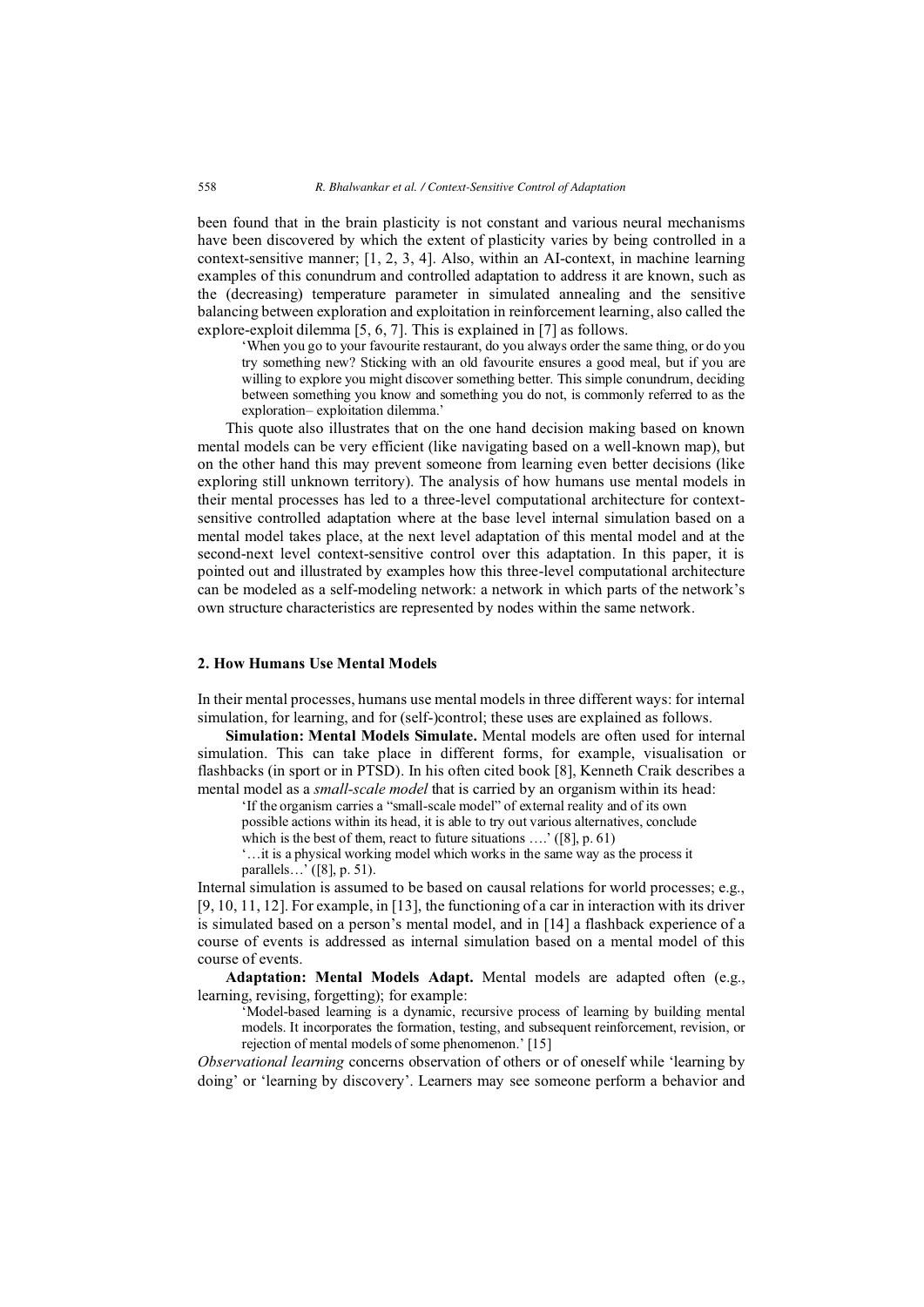then start to imitate it; e.g., [16, 17]. Mirror neurons are a basis for learning by observation; e.g., [18, 19, 20]. On the other hand, *instructional learning* is a useful addition as only learning based on observation may be not very efficient; e.g., [21].

**Control: Mental Models Respond to Control.** For learning mental models, *control* is exerted; see also [22, 23, 24]. Such control is also referred to as metacognition; e.g., [25, 26, 27, 28]. Also, the term self-regulation is used [28].

**Overall architecture.** Based on the processes for mental models summarized above, a cognitive architecture for handling mental models has been designed covering the three types of processes in an integrated manner as depicted in Figure 1.



Figure 1. A cognitive architecture for mental model handling.

Here, mental models are addressed through multiple representations: they can be viewed from three levels of representation according to the three planes depicted in Figure 1. At the base level depicted by the lower (pink) plane, a mental model, which essentially is considered to be a relational structure, is represented by its nodes and the relations between the nodes. For internal simulation, the nodes have activation levels that vary over time: based on the relations these activation levels affect each other over time. Next, at the adaptation level depicted in Figure 1 by the middle (blue) plane, it is represented how the mental model relations change over time by some adaptation specification. Finally, at the top level depicted by the upper (purple) plane in Figure 1 it is indicated how the adaptation at the middle level is controlled. For more details of this architecture and its application, see [29].

#### **3. Modeling by Self-Modeling Networks**

The Network-Oriented Modelling approach based on adaptive temporal-causal networks as self-modeling networks from [30, 31] is a suitable modeling approach to represent in an adaptive and controlled manner the causal relations and the way they can be processed to generate mental processes. Using this approach, adaptive networks of multiple orders can be modelled relatively easily. Network nodes *X* have state values indicated by real numbers  $X(t)$  that vary over time  $t$ ; nodes are also called states. The characteristics defining a network are:

- **Connectivity characteristics**: *connections* from states *X* to *Y*, having *connection weights*  $\omega_{XY}$  specifying their strengths
- **Aggregation characteristics**: each state *Y* has a *combination function* **c***Y* that specifies how impact from all incoming connections on *Y* is aggregated. Based on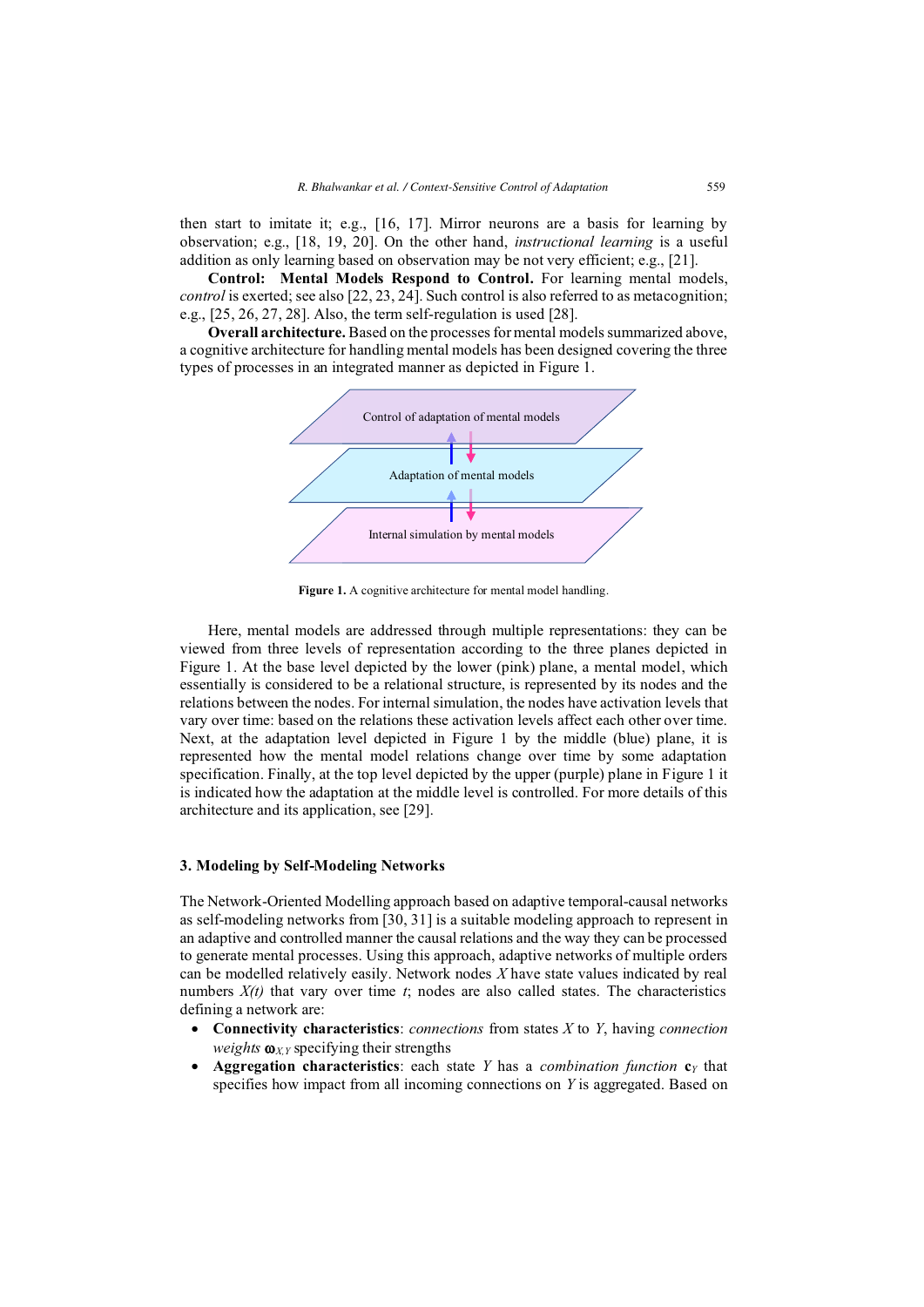a list of basic combination functions **bcf***i* (each with some parameters) provided by an available library, such a combination function can be specified by weights  $\gamma$  and parameters  $\pi_{ij}$  for these basic combination functions  $\text{bcf}_i$ 

 $\bullet$ **Timing characteristics**: each state *Y* has a *speed factor*  $\eta$ <sub>*Y*</sub> specifying how fast *Y* changes

The numerical representation created by the available dedicated software environment is based on the following equations based on the above network characteristics (where  $X_1, \ldots, X_k$  are the states from which state *Y* gets incoming connections):

$$
\mathbf{impact}_{X,Y}(t) = \mathbf{\omega}_{X,Y} X(t) \tag{1}
$$

$$
\text{aggimpact}_{Y}(t) = c_{Y}(\text{impact}_{X_{1},Y}(t),...,\text{impact}_{X_{k},Y}(t)) = c_{Y}(\omega_{X_{1},Y}X_{1}(t),...,\omega_{X_{k},Y}X_{k}(t)) \quad (2)
$$

$$
Y(t+\Delta t) = Y(t) + \eta_Y [\text{aggimpact}_Y(t) - Y(t)] \Delta t
$$
  
=  $Y(t) + \eta_Y [\text{c}_Y(\omega_{X_1, Y}X_1(t), ..., \omega_{X_k, Y}X_k(t)) - Y(t)] \Delta t$  (3)

A computational network engine developed within this software environment based on the generic equations (3) takes care for the processing of all network states thereby using their connections and other network characteristics.

**Self-modeling networks to model adaptivity and control.** To design network models that are adaptive, the concept *self-modeling network* (also called reified network) introduced in [30, 31] has turned out to be very useful. A self-modeling network is obtained if for some of the network characteristics  $\omega$ ,  $\gamma$ ,  $\pi$ ,  $\eta$  as introduced above, network states are added to the network that represent their value. For example, for a connection weight  $\mathbf{o}_{XY}$  an additional state  $\mathbf{W}_{XY}$  (called a *first-order self-model state*) is added to the network that represents the value of this weight  $\mathbf{\omega}_{XY}$  and is indeed used as value for that weight in the processing. For such an additional network **W**-state, also additional network characteristics are added to get an adequate embedding in the obtained self-modeling network. For example, for Hebbian learning [32] a specific combination function **hebb**<sub>**u**</sub> $(V_1, V_1, W)$  from the library can be used involving a persistence parameter  $\mu$ :

$$
\mathbf{hebb}_{\mu}(V_1, V_2, W) = V_1 V_2 (1-W) + \mu W \tag{4}
$$

Here,  $V_1, V_2$  are activation levels of the connected states and W is the activation level of the self-model state **W***X,Y* for the connection weight. As a simpler alternative, sometimes the function

$$
\operatorname{smin}_{\lambda}(V_1, V_2) = \operatorname{min}(V_1, V_2)/\lambda \tag{5}
$$

is used for Hebbian learning, where  $\lambda$  is a scaling factor; e.g., see [33].

As an example at a next (*second-order self-model*) level, for the combination function **hebb<sub>u</sub>**( $V_1$ ,  $V_1$ ,  $W$ ) of a self-model state  $W_{X,Y}$ , the persistence parameter  $\mu$  can be represented by another self-model state **MW***X,Y*. The latter network state is a *second-order self-model state* as it represents a network characteristic related to (first-order) self-model state  $W_{XY}$ . Another example of a second-order self-model state is a state  $H_{W_{XY}}$  that represents the speed factor (learning rate)  $\eta$  of (first-order) self-model state  $W_{XY}$ . These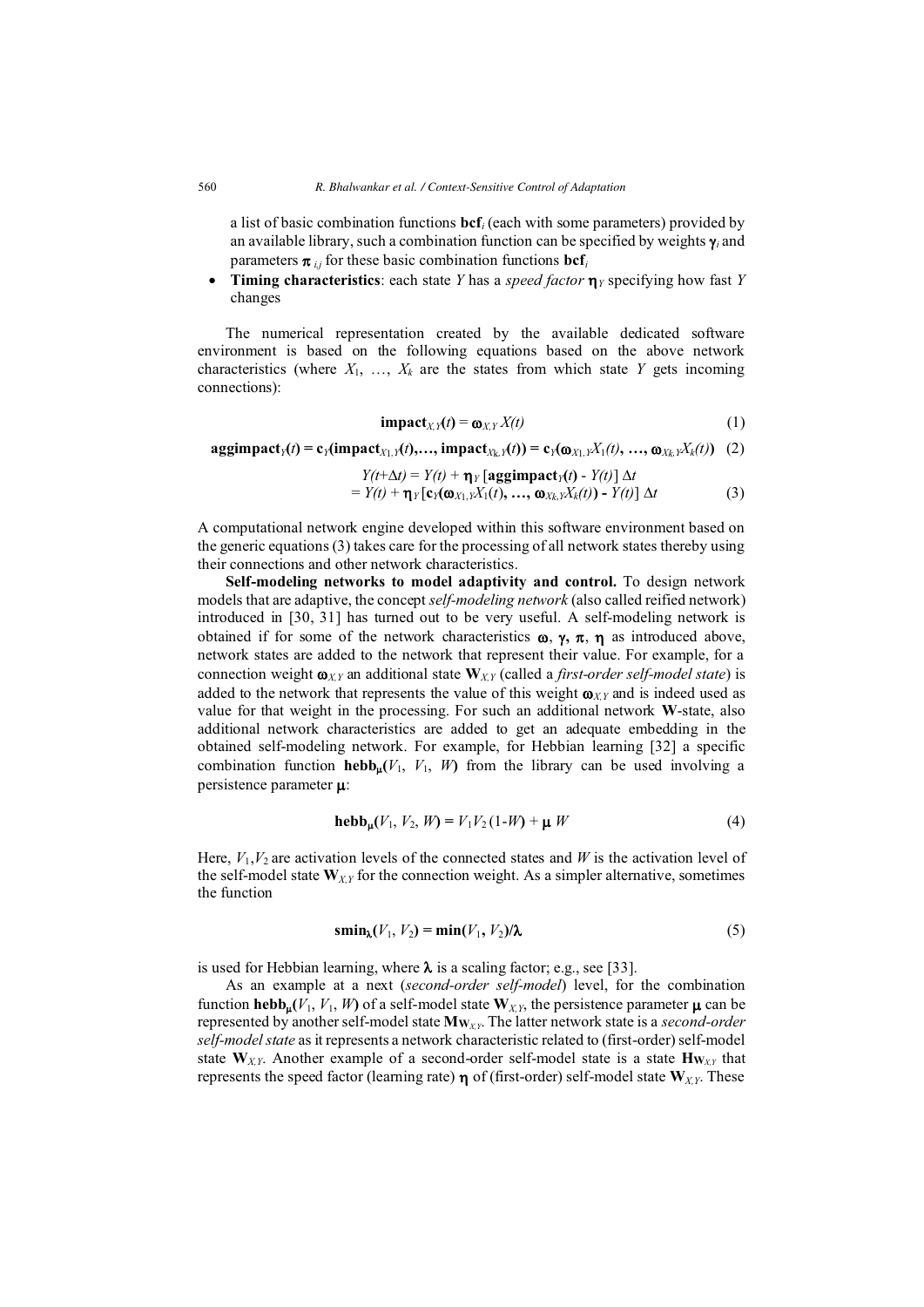two types of self-model states can be used in an adaptive network model to control the learning of mental models: if the activation level of **MW***X,Y* gets lower, more extinction takes place which occurs when mental models are forgotten. Moreover, decreasing activation values of **HW***X,Y* model make the learning slow down, and a value 0 causes a complete freezing of the learning (no plasticity).

These first- and second-order self-model states directly relate to the three levels in the architecture depicted in Figure 1. Within the lowest (pink) plane the base network states are depicted, within the middle (blue) plane the first-order self-model states (such as states  $W_{XY}$ ), and within the upper (purple) plane the second-order self-model states (such as states  $Mw_{XY}$  and  $Hw_{XY}$ ).

#### **4. Examples of Self-Modeling Network Models for Mental Models**

In this section, as illustrations two examples of self-modeling network models for mental models are briefly discussed. They are both instantiations of the generic three-level architecture discussed in Section 2.

**Using metaphors as mental models.** This example (described in more detail in [34]) addresses the use of metaphors as mental models to support joint decision making; see Figure 2 for a part of this network model. At the base levels two different metaphor options are modeled: cooperative metaphor state met*coo* and competitive metaphor state met<sub>com</sub>; see the lower (pink) plane in Figure 2. The incoming and outgoing connections for these metaphor states are adaptive, modeled by the first-order self-model **W**-states; see the middle (blue) plane. The control of the adaptation of all these **W**-states is modeled by the second-order self-model **HW**-state; see the upper (purple) plane.



**Figure 2** Connectivity of a part of an adaptive network model for mental models for metaphors with their activation and effect connections at the base level, their learning at the first-order self-model level and the control of the learning at the second-order self-model level.

The two **W**-states for the incoming connections for the metaphor states determine when the metaphor should be activated. These connections are learnt by Hebbian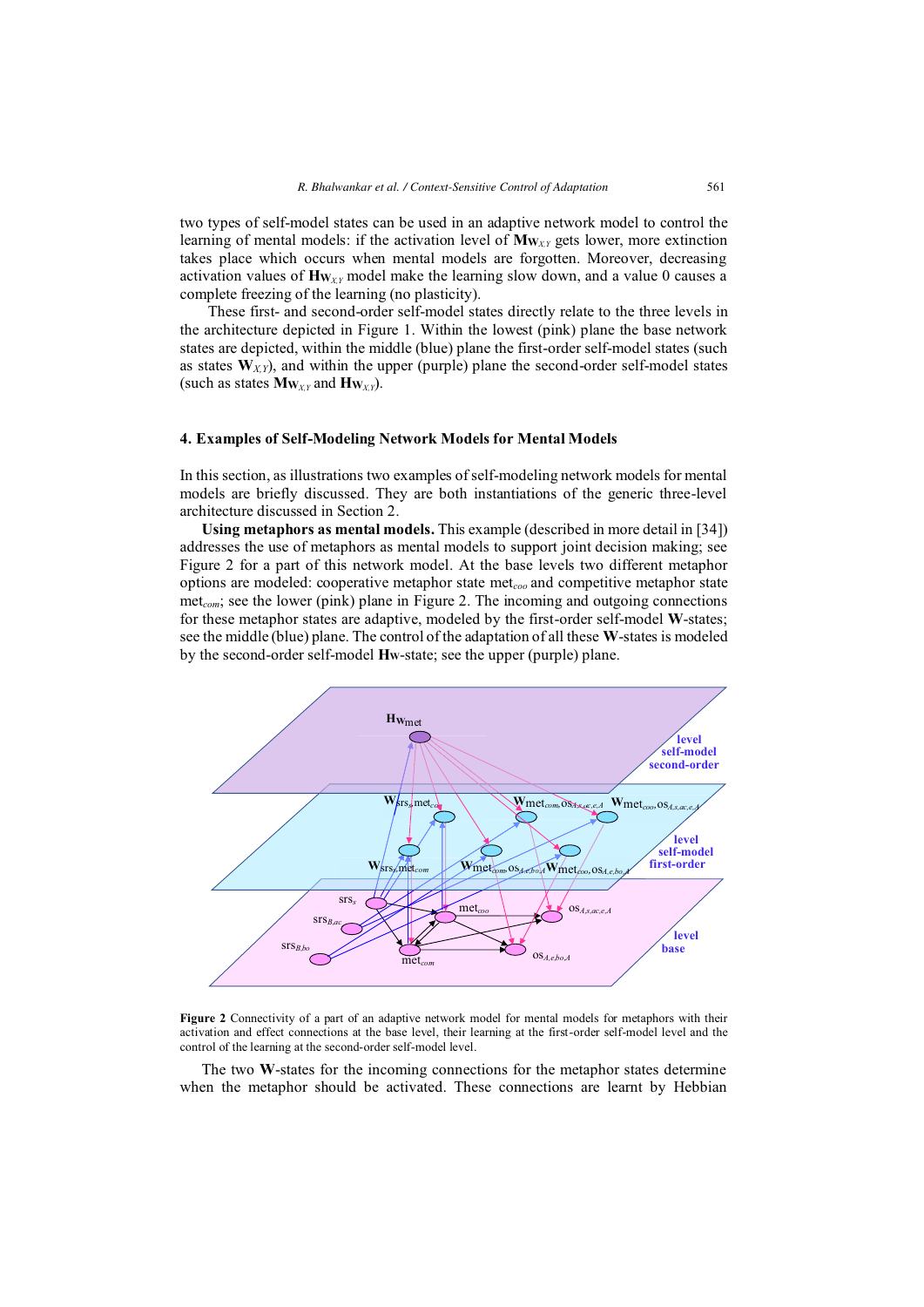learning, which has as effect that the more often they are used in a certain context (represented by stimulus representation srs*s*), the stronger their activations become when that context occurs. The four **W**-states for the outgoing connections from the metaphor states determine the effect of the metaphor states on the self-owner states; they are adapted based on whether the other person tends to go for action *ac*, and whether the other person has a good feeling *bo* about it (states srs*B,ac* and srs*B,bo*). For each of these six W-states, its adaptation is controlled through the second-order self-model Hw-state which represents the learning rate of the related **W**-state. This form of second-order adaptation is based on the second-order adaptation principle 'adaptation accelerates with increasing stimulus exposure' [4].

**Learner-controlled learning.** The second example (described in more detail in [35]) addresses how a learner controls at what times instruction by a teacher takes place; see Figure 3 for a representative part of this model. Here the three **RW**-states in the middle (blue) plane represent the weights of the connections in the mental model (that is learned) depicted at the (pink) base level plane. For example, state **RW**Switch,TurnSwitch within the first-order self-model plane, also indicated by  $X_{31}$ , represents the weight of the connection in the base plane from state  $BS_{Switch}$  to state  $BS_{TurnSwitch}$  (the arrow from  $X_1$  to  $X_2$ ).



**Figure 3.** Connectivity of a part of an adaptive network model for mental models for learner control of a teacher's instruction.

These **RW**-states are based on input from observational learning (modeled by the corresponding **LW**-states) and instructional learning (modeled by the corresponding **IW**states). For example, state **RW**<sub>Switch</sub>, TumSwitch has incoming connections from LW<sub>Switch,TurnSwitch</sub> and **IW**<sub>Switch,TurnSwitch</sub>. The LW-states are adaptive based on Hebbian learning; to this end they use combination function (4) from Section 3. For this scenario, they are not (explicitly) controlled. In contrast, for the **IW**-states, their incoming connections from the **IS**-states (representing the communication channel from the information source **IS**-state, which is the teacher) are controlled. This control is modeled by the second-order self-model **CTW**-states at the upper (purple) level; these are also denoted as Ww-states. For example, state CIW<sub>Switch,TurnSwitch</sub> in the (purple) second-order self-model plane controls the connection from  $IS_{\text{Switch, TurnSwitch}}$  to  $IW_{\text{Switch, TurnSwitch}}$ , which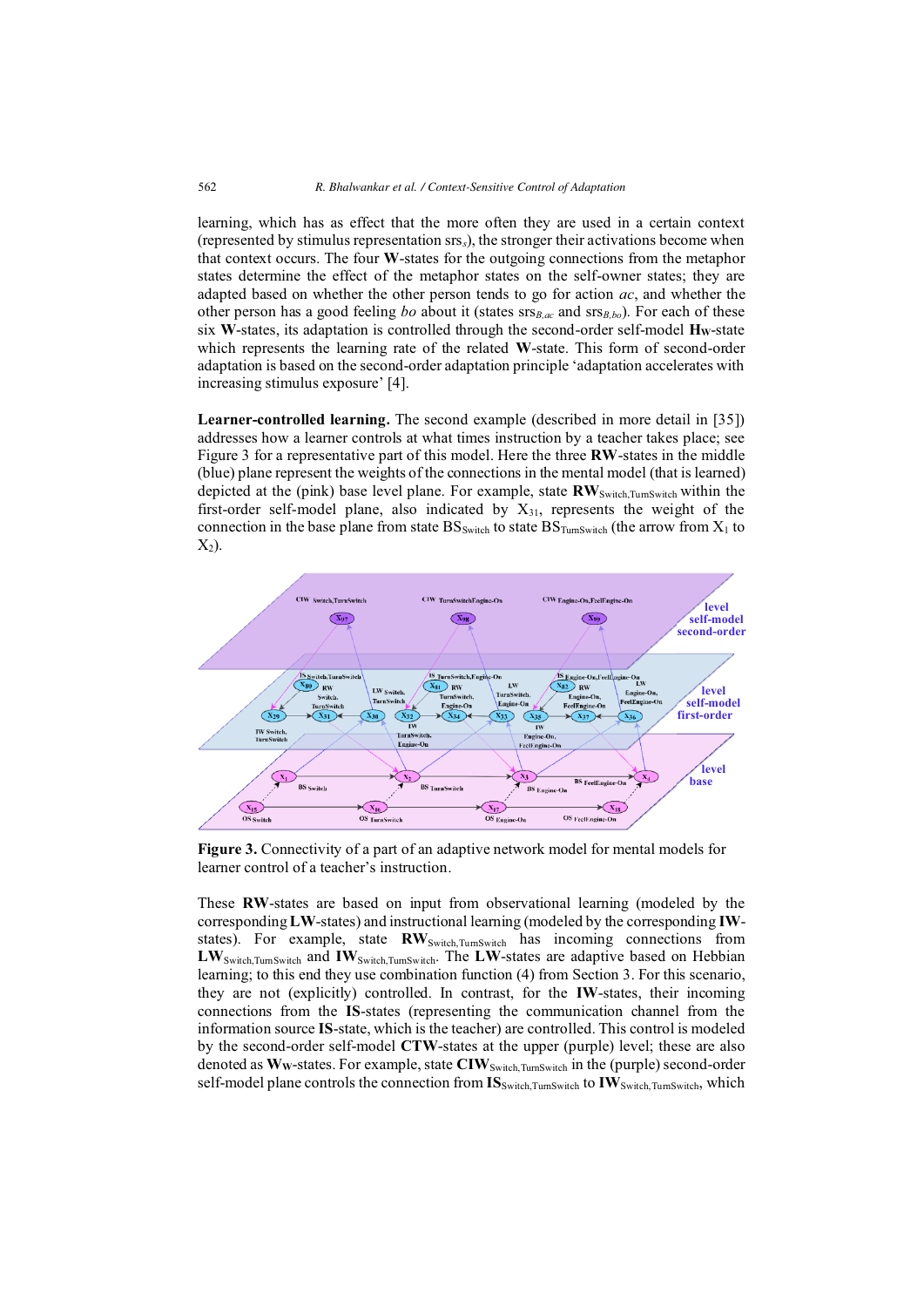models the communication from instructor to learner about the connection from BS<sub>Switch</sub> to state BSTurnSwitch. Such a control state **CIW**Switch,TurnSwitch is activated once the corresponding LW-state LW<sub>Switch,TurnSwitch</sub> has a sufficient action level: the learner has (partially) learnt it based on observation and asks the teacher for confirmation. So, these **CIW**-states determine when the communication channels have to be opened for the instructional learning.

**Learning by counterfactual thinking.** A third case to illustrate the approach is adopted from [36]; it addresses learning by counterfactual thinking; see Figure 4. Here after a negatively evaluated experience modelled by the red box in the base plane, the person considers internal simulation of mental models for alternative action options and their expected results (see the orange box in the base plane). The counterfactual status of this is modelled by the process modelled in the middle blue plane and that process is controlled by the upper level **CS**-states in the purple plane. See [36] for more details.



**Figure 4**. Connectivity of the controlled adaptive network model for counterfactual thinking.

## **5. Options for Control of Adaptation using Self-Modelling Networks**

In Section 4, some examples of adaptation control for mental models were discussed, for two cases within the context of self-modelling networks used as a vehicle. In this section, a more systematic overview is discussed of different ways in which control over mental models and their adaptation can be exerted, thereby again making use of the network structure provided by self-modelling networks. In a controlled adaptive network model for mental models based on a self-modelling network, adaptation is modelled by a firstorder self-model. There are a number of network characteristics involved in the firstorder self-model states used for the adaptation. In particular, by systematically going through all possible network characteristics, the following examples of network characteristics for adaptation to be controlled can be distinguished and are illustrated by various examples: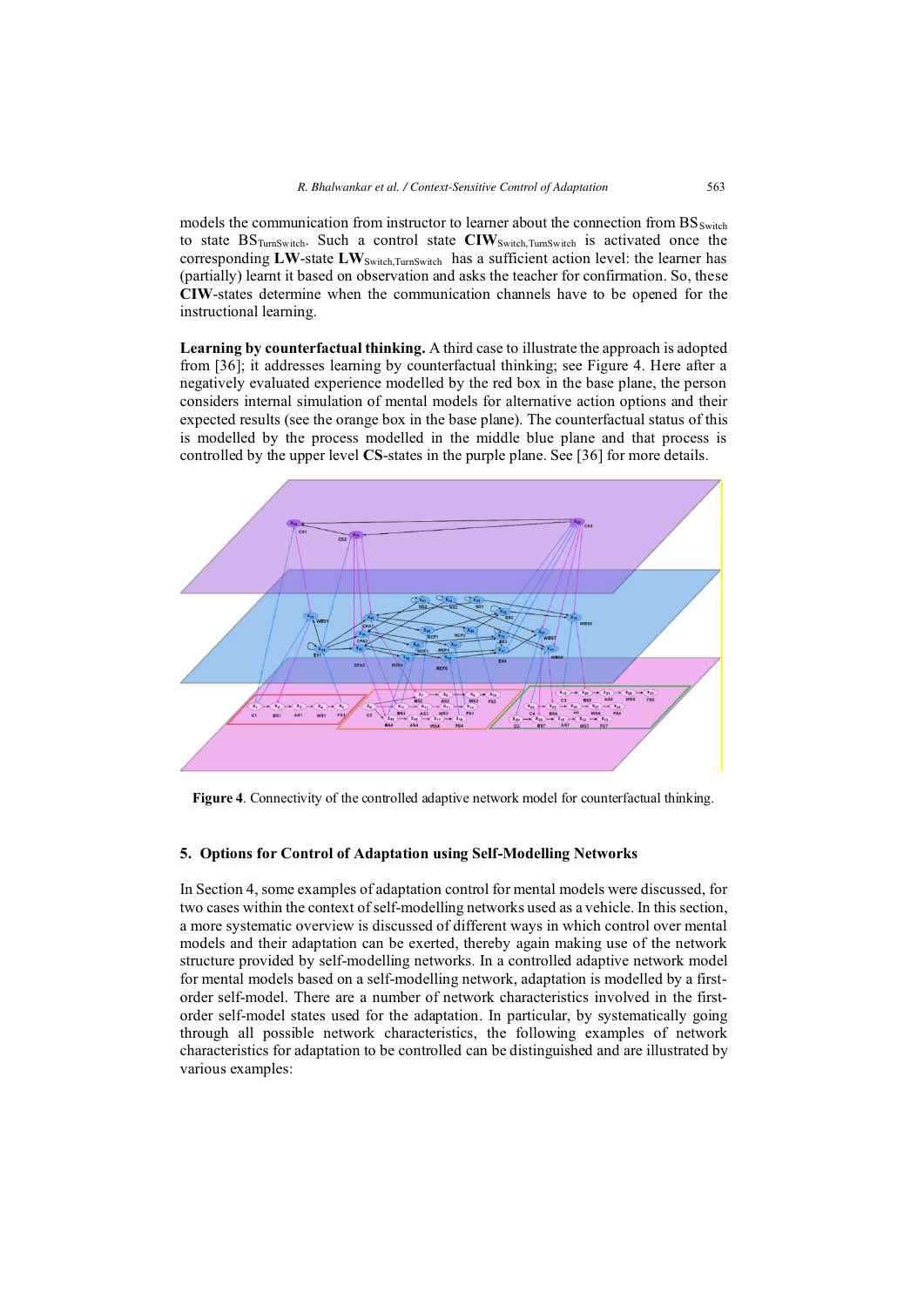- **Control by adaptive connectivity characteristics of first-order self-model states** 
	- $\circ$  Adaptive connections of the causal pathways to the self-model states and their weights  $\omega$ ; for example:
		- - Choosing a mental model to be applied. For example, a decision to use a specific metaphor-based mental model as in the model in Section 4 taken from [34] or a decision to use a geometric mental model to support learning of an arithmetic mental model, as described in [37]
		- - Opening a communication channel from an information source to enable instructional learning of a mental model (decision to ask), as in the model in Section 4 taken from [35] and in the model described in [38]
		- - Opening an observation channel to enable observational learning of a mental model (decision to observe), as in the model described in [38]
	- o Adaptive connections of the causal pathways from the self-model states to other states and their weights  $\omega$ ; for example:
		- -Modelling the effects of a chosen metaphor as in the model in Section 4 taken from [34]
- **Control by adaptive aggregation characteristics of first-order self-model states** 
	- Adaptive choice of combination function; for example:
		- - For Hebbian learning of mental model connections a weighted average of **hebb<sub>u</sub>**( $V_1$ ,  $V_2$ ,  $W$ ) and **smin**<sub> $\lambda$ </sub>( $V_1$ ,  $V_2$ ), with adaptive weights  $\gamma_1$  and  $\gamma_2$ .
	- o Adaptive parameters of chosen combination functions; for example:
		- -Adaptive values for the persistence factor  $\mu$  of **hebb<sub>u</sub>**(..) as in the self-modelling network model for shared mental models described in [38] or for the scaling factor  $\lambda$  of smin<sub> $\lambda$ </sub>( $V_1$ ,  $V_2$ ).
- **Control by adaptive timing characteristics of first-order self-model states** 
	- Adaptive adaptation speed (learning rate)  $\eta$ ; for example:
		- - Addressing the Plasticity Versus Stability conundrum [1] based on some context factors indicating when plasticity is needed fully and when plasticity should be limited or frozen.
		- - Accelerating adaptation speed upon increased stimulus exposure [4], for example as applied in the example model in Section 3 taken from [34]

In Table 1 an overview is given of a large number of applications of such self-models to model human processes based on mental models as brought together in book [29].

Recall from Section 3 how at some level self-model states can be introduced to represent network characteristics from a lower level. The naming is as follows: selfmodel state  $W_{X,Y}$  represents connection weight  $\omega_{X,Y}$  from the lower level,  $H_Y$  represents speed factor  $\eta_Y$  from the lower level, and so on. Such self-model states can be generally called **W**-states or **H**-states, for example. By iterating this, for example, second-order self-model state  $\mathbf{H}_{\mathbf{W}\chi\gamma}$  represents the adaptation speed of first-order self-model state  $W_{XY}$  and second-order self-model state  $M_{WXY}$  represents the persistence parameter  $\mu_{WXY}$ of first-order self-model state **W***X,Y*. Similarly, second-order self-model state **W***Z*,**W***X,Y* represents the weight  $\omega_{ZWXY}$  of the connection from some state *Z* to state  $W_{XY}$ . Such second-order self-model states can be generally called **HW**-states, **MW**-states, or **WW**states. Note that in most cells in Table 1 further references are included, but for those cells where no references are included, in general this means that these options are yet to be addressed in detail.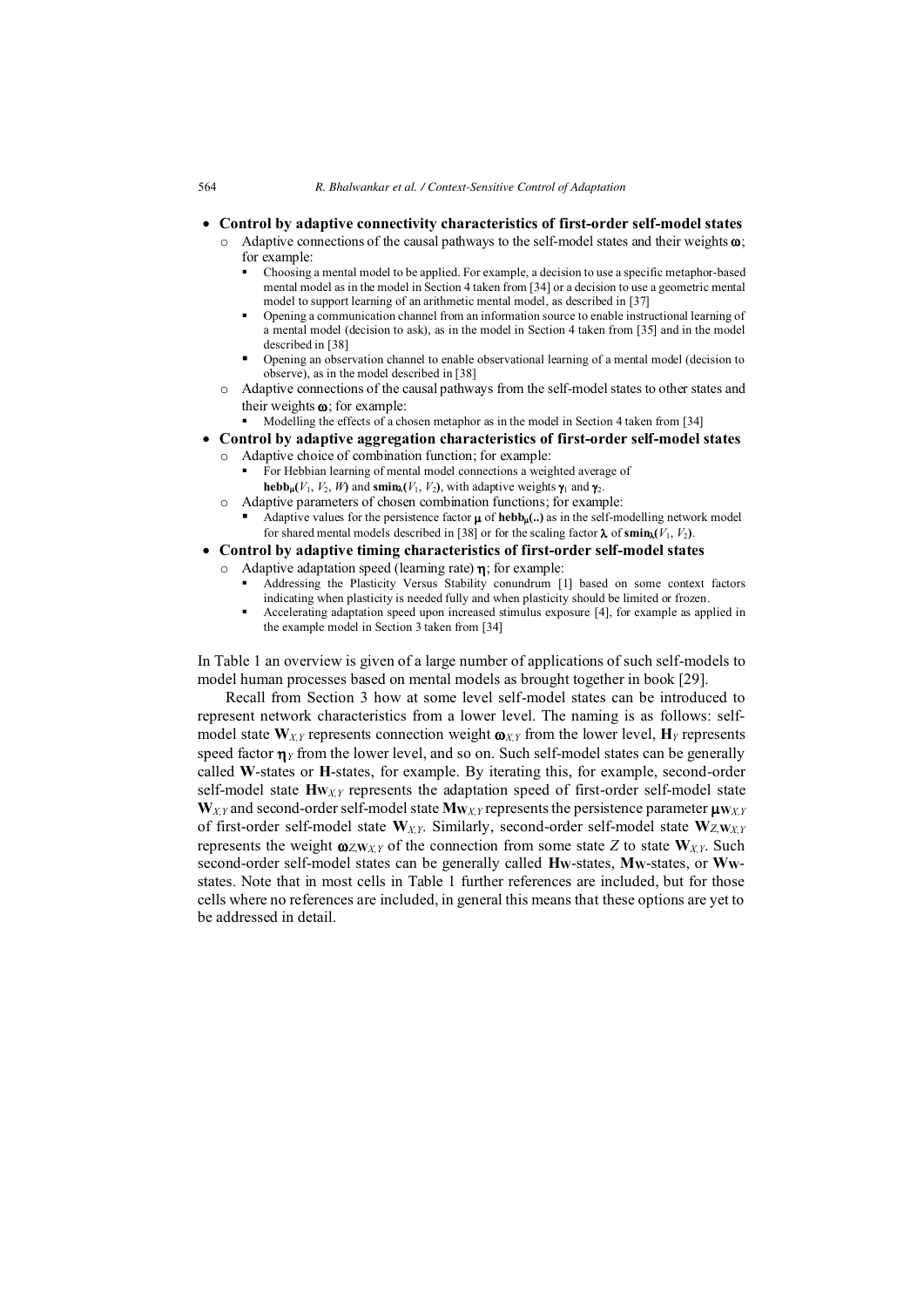| Table 1 Overview of different types of controlled adaptation for example mental models as collected in [29] |  |
|-------------------------------------------------------------------------------------------------------------|--|
|-------------------------------------------------------------------------------------------------------------|--|

| <b>Learning by</b>            | <b>Control of adaptation</b><br>via connectivity                                                                                                                                                                                                                                                                                                                                                                  | <b>Control of adaptation</b><br>via aggregation                                                                                                                                                                                                                                      | <b>Control of adaptation</b><br>via timing                                                                                                                                                                                                                                                                                                                          |
|-------------------------------|-------------------------------------------------------------------------------------------------------------------------------------------------------------------------------------------------------------------------------------------------------------------------------------------------------------------------------------------------------------------------------------------------------------------|--------------------------------------------------------------------------------------------------------------------------------------------------------------------------------------------------------------------------------------------------------------------------------------|---------------------------------------------------------------------------------------------------------------------------------------------------------------------------------------------------------------------------------------------------------------------------------------------------------------------------------------------------------------------|
| Observation and<br>monitoring | Controlled learning by<br>observation for a mental model<br>W-state for bonding via a $W_w$ -<br>state ([29], Ch 13; formation of a<br>mental model of another person;<br>see also $[33]$                                                                                                                                                                                                                         | Hebbian mental model<br>learning W-state persistence<br>control via an M <sub>w</sub> -state<br>([29], Ch 14; controlled)<br>forgetting of a mental model<br>relation; see also [39])                                                                                                | Hebbian mental model learning W-<br>state speed control via an H <sub>w</sub> -state:<br>adaptation accelerates with<br>increasing exposure ([29], Ch 5, Ch<br>7, Ch 10, Ch 11, Ch 12; e.g.,<br>learning mental models for flashback<br>experiences [14], analysis and<br>support tasks [40], metaphors [34],<br>God-models [41], self- and other-<br>models $[33]$ |
| Excitability<br>adaptation    | Incoming connection for an<br>adaptive mental model<br>excitability T-state control via a<br>$W_T$ -state ([29], Ch 7; learning<br>excitability [42, 43] of a mental<br>model's states; see also [40])                                                                                                                                                                                                            | Excitability mental model<br>learning T-state aggregation<br>control, for example through<br>adaptive (steepness $\sigma$ and<br>threshold $\tau$ ) parameters of a<br>logistic combination<br>function used for the <b>T</b> -state<br>represented by $S_T$ - and $T_T$ -<br>states | Excitability mental model learning<br><b>T</b> -state speed control via an $H_T$ -state<br>$(29)$ , Ch 7; learning excitability $[42, 1]$<br>43] of a mental model's states; see<br>also $[40]$                                                                                                                                                                     |
| Communication                 | Learner-controlled instructional<br>learning of a mental model W-<br>state via a $W_w$ -state ([29], Ch 9;<br>opening a communication<br>channel with the instructor by<br>asking; see also [35])<br>Controlled learning by<br>communication for a mental<br>model W-state for bonding via a<br>$W_w$ -state ([29], Ch 13 opening a<br>communication channel with the<br>other person by asking; see also<br>[38] | Learner-controlled<br>instructional learning of a<br>mental model W-state via a<br>$T_w$ -state for excitability [42,<br>43] of the W-state (opening<br>a communication channel<br>with the instructor by more<br>sensitive listening)                                               | Learner-controlled instructional<br>learning of a mental model W-state<br>via an $H_w$ -state (controlling the<br>timing of a communication channel<br>with the instructor)                                                                                                                                                                                         |
| Other mental<br>models        | Controlled connection W-state<br>for counterfactual activation of a<br>mental model via a W <sub>w</sub> -state<br>([29], Ch 6; see also [36])                                                                                                                                                                                                                                                                    | Controlled connection W-<br>state for counterfactual<br>activation of a mental model<br>via a $T_w$ -state addressing<br>excitability [42, 43] of the<br>W-state                                                                                                                     | Controlled inter mental model<br>exchange connection W-state via<br>$H_w$ -state ([29], Ch 4; exchange from<br>arithmetic mental model to<br>geometric mental model; see also<br>[37]                                                                                                                                                                               |
| Contextual<br>factors         | Controlled connection W-state<br>for activation of mental model via<br>a W <sub>w</sub> -state ([29], Ch 6; activation<br>of a mental model for possible<br>future action; see also [36])                                                                                                                                                                                                                         | Controlled connection W-<br>state for activation of mental<br>model via a T <sub>w</sub> -state<br>addressing excitability of<br>the W-state based on<br>contextual factors                                                                                                          | Controlled adaptive mental model<br>effect connection W-state via an<br>$H_w$ -state ([29], Ch 10; adapting the<br>own choices based on the context<br>given by the other person; see also<br>[34]                                                                                                                                                                  |

## **6. Discussion**

This paper addressed how in mental and social processes, humans often apply specific mental models and learn and adapt them in a controlled manner. It was explored how analysis of such processes may provide useful inspiration for the development of computational approaches from an AI, computational intelligence and machine learning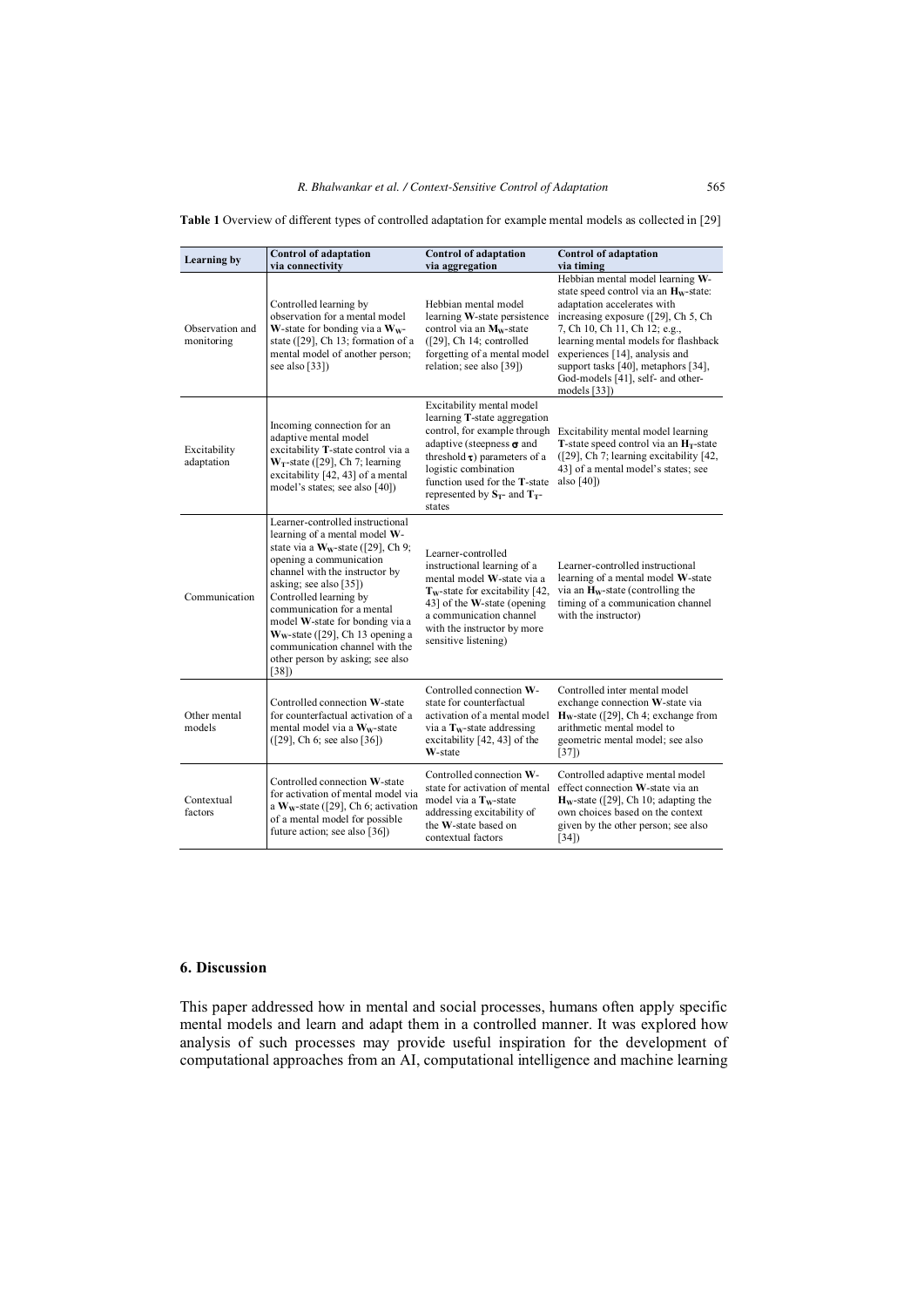perspective. It was discussed how controlled adaptation relates to the Plasticity Versus Stability Conundrum in neuroscience [1]. From the analysis a three-level computational architecture for controlled adaptation was obtained. It was discussed how this three-level computational architecture can be modeled as a self-modeling network [30, 31], illustrated by a number of examples.

The work discussed here can be considered as part of the area of human-like machine learning. Also, within machine learning in general there are a few approaches that do (explicitly) address control of adaptation. A simple example is Simulated Annealing, where the temperature parameter can be considered an adaptive adaptation control parameter. Another example is the Explore-Exploit Dilemma in reinforcement learning, where the challenge is to find criteria on the context that can be used to decide in a context-sensitive manner between explore or exploit; e.g., [5, 6, 7]. Two limitations of the current state of the presented work that may be identified are:

- - The approach has only been explored yet for deterministic models. In principle, probabilistic models are possible when combination functions are added to the library with some probabilistic or random effects, but this still has to be explored in more detail
- - Analysis of the wider domain of human-like approaches to control of adaptation, in particular for mental model adaptation as discussed here, may provide inspiration for further development of machine learning methods. This is also an area that has not yet been explored in more detail.

It may be noted from this paper that for human-like controlled adaptation much input and inspiration was obtained from the area of neuroscience; for example, in [1, 2, 3, 4] and many other papers on metaplasticity several second-order adaptation principles for context-sensitive control of adaptation can be found. This is in strong contrast with the area of social science. Literature on adaptive social relations or adaptive social networks is available including computational models for it, such as [44, 45], but although adaptation control is certainly also in this area a very relevant factor, approaches addressing the control of adaptation seems to be lacking in such literature, where only just a few more or less incidental exceptions can be found such as [6, 30, 34, 38, 39, 46, 47] and [31], Ch 6. Much progress would become possible for social science by explicitly addressing this issue more systematically and on a much larger scale like it was already done within neuroscience.

#### **References**

- [1] Sjöström PJ, Rancz EA, Roth A, Hausser M. Dendritic excitability and synaptic plasticity. Physiol Rev 2008; 88: 769–840.
- [2] Abraham WC, Bear MF. Metaplasticity: the plasticity of synaptic plasticity. Trends in Neuroscience 1996; 19(4):126-130.
- [3] Magerl W, Hansen N, Treede RD, Klein T. The human pain system exhibits higher-order plasticity (metaplasticity). Neurobiology of Learning and Memory 2018; 154:112-20.
- [4] Robinson BL, Harper NS, McAlpine D. Meta-adaptation in the auditory midbrain under cortical influence. Nat. Commun. 2016; 7: article 13442.
- [5] Holland JH. Adaptation in natural and artificial systems. Ann Arbor, MI: University of Michigan Press; 1975.
- [6] March JG. Exploration and exploitation in organizational learning. Organization Science 1991; 2: 71-87.
- [7] Wilson RC, Geana A, White JM, Ludvig E, Cohen JD. Humans use directed and random exploration to solve the explore–exploit dilemma. J. Experimental Psychol: General 2014; 143(6): 2074–2081.
- [8] Craik KJW. The nature of explanation. Cambridge, MA: University Press; 1943.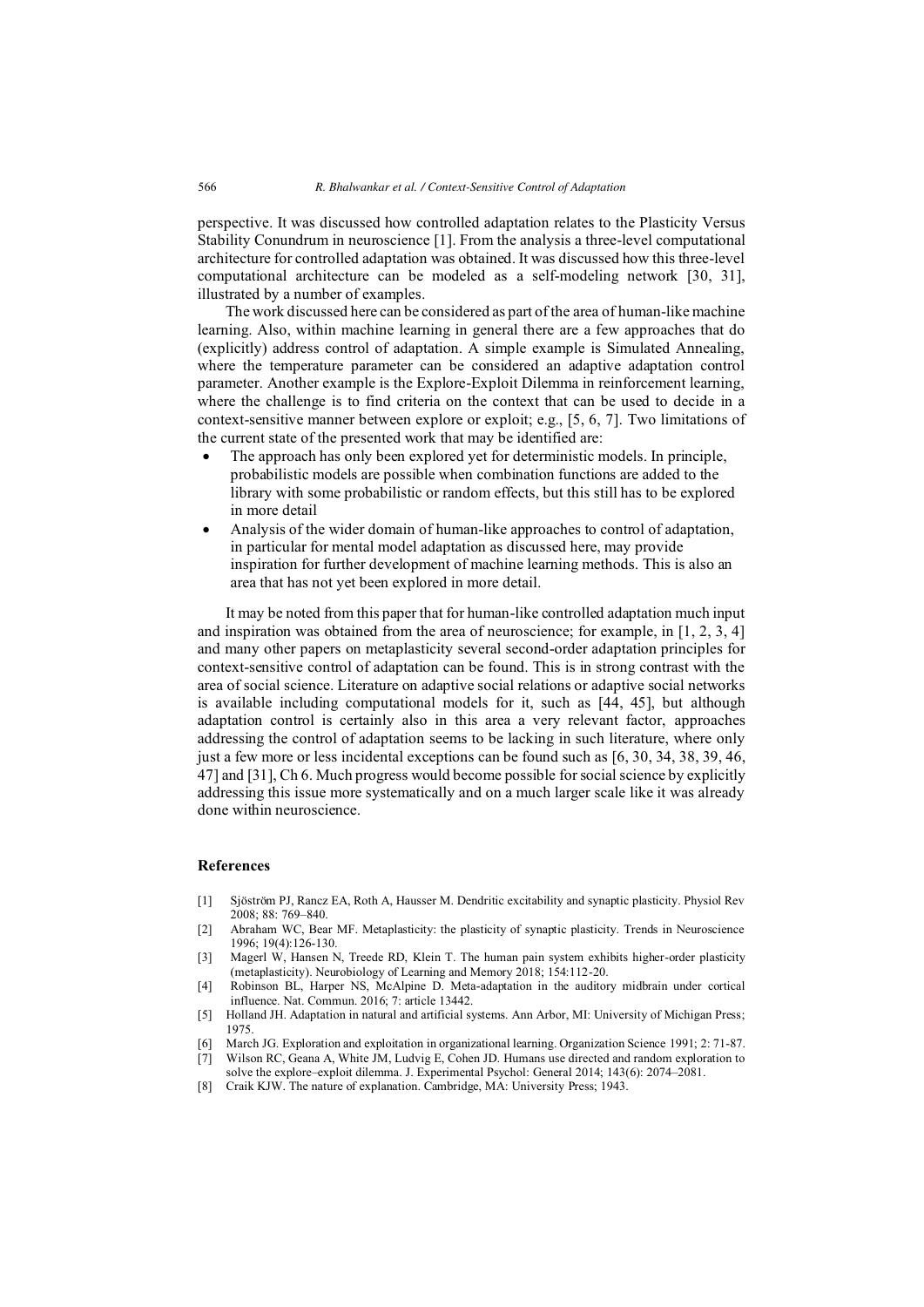- [9] Damasio AR. Descartes error: emotion, reason and the human brain. London: Vintage Books; 1994.
- [10] Goldman AI. Simulating minds: the philosophy, psychology, and neuroscience of mindreading, Oxford University Press, New York; 2006.
- [11] Hesslow G. Conscious thought as simulation of behaviour and perception, Trends Cogn. Sci. 2002; 6(2002), 242-247.
- [12] Hesslow G. The current status of the simulation theory of cognition. Brain Res. 2012; 1428: 71–79.
- [13] Bhalwankar R, Treur J. Modeling the development of internal mental models by an adaptive network model. In Proc. of the 11th Annual International Conference on Brain-Inspired Cognitive Architectures for AI, BICA\*AI'20. Procedia Computer Science, Elsevier Publishers; 2021.
- [14] Van Ments L, Treur J. A higher-order adaptive network model to simulate development of and recovery from PTSD. In: Paszynski M, Kranzlmüller D, Krzhizhanovskaya VV, Dongarra JJ, Sloot PMA (eds) Computational Science – Proc. ICCS 2021. Lecture Notes in Computer Science, vol 12743. Springer Nature, Cham; 2021. p. 154-166.
- [15] Buckley BC. Interactive multimedia and model-based learning in biology. Intern. J. Sci. Education 2000; 22(9): 895–935.
- [16] Benbassat J. Role modeling in medical education: the importance of a reflective imitation. Academic Medicine 89(4); 550-554: 2014.
- [17] Yi MY, Davis FD. Developing and validating an observational learning model of computer software training and skill acquisition. Information Syst. Res. 14(2); 146-169: 2003.
- [18] Hurley S. The shared circuits model (SCM): How control, mirroring, and simulation can enable imitation, deliberation, and mindreading. Behavioral Brain Sci. 2008; 31(1), 1-22.
- [19] Rizzolatti G, Craighero L. The mirror-neuron system. Annu. Rev. Neurosci. 2004; 27: 169-192.
- [20] Van Gog T, Paas F, Marcus N, Ayres P, Sweller J. The mirror neuron system and observational learning: Implications for the effectiveness of dynamic visualizations. Educ. Psychol. Rev. 2009; 21(1): 21-30.
- [21] Seel NM. Mental models in learning situations. In: Advances in Psychology, vol. 138. Amsterdam: North-Holland; 2006. p. 85-107.
- [22] Gibbons J, Gray M. an integrated and experience- based approach to social work education: The Newcastle model. Social Work Education 2002; 21: 529–549.
- [23] Hogan KE, Pressley ME. Scaffolding student learning: Instructional approaches and issues. Brookline Books; 1997.
- [24] Kozma RB. Learning with media. Review of educational research 1991; 61(2): 179-211.
- [25] Darling-Hammond L, Austin K, Cheung M, Martin D. Thinking about thinking: Metacognition. In The Learning Classroom: Theory into Practice. Stanford University School of Education 2008. p. 157-172.
- [26] Mahdavi M. An overview: metacognition in education. Intern. J. Multidisciplinary Current Res. 2014; 2 :529-535.
- [27] Koriat A. Metacognition and consciousness. In: Zelavo PD, Moscovitch M, Thompson E (eds.). Cambridge Handbook of Consciousness. New York: Cambridge University Press. 2007.
- [28] Pintrich PR. The role of goal orientation in self-regulated learning. In: Boekaerts M, Pintrich P, Zeidner M (eds.). Handbook of self-regulation research and applications. Orlando, FL: Academic Press. 2000, p. 451–502.
- [29] Treur J, Van Ments L (eds.). Mental Models and their Dynamics, Adaptation and Control: A Selfmodeling Network Modeling Approach. Springer Nature, Cham. 2022.
- [30] Treur J. Modeling higher-order adaptivity of a network by multilevel network reification. Network Science 2020; 8: S110-44.
- [31] Treur J. Network-oriented modeling for adaptive networks: designing higher-order adaptive biological, mental, and social network models. Cham, Switzerland: Springer Nature Publishing; 2020. 412 p.
- [32] Hebb DO. The organization of behavior: A neuropsychological theory. New York: John Wiley and Sons; 1949. 335 p.
- [33] Hermans A, Muhammed S, Treur J. An Adaptive network model for attachment theory. In: Paszynski M, Kranzlmüller D, Krzhizhanovskaya VV, Dongarra JJ, Sloot PMA (eds) Computational Science – Proc. ICCS 2021. Lecture Notes Comp. Sci., vol 12744. Springer Nature, Cham. 2021. p. 462-475.
- [34] Van Ments L, Treur J. Modeling adaptive cooperative and competitive metaphors as mental models for joint decision making. Cognitive Systems Research 2021; 69: 67-82. [https://doi.org/10.1016/j.cogsys.2021.06.002.](https://doi.org/10.1016/j.cogsys.2021.06.002)
- [35] Bhalwankar R, Treur J. A second-order adaptive network model for learner-controlled mental model learning processes. In: Proc. of the 9th International Conference on Complex Networks and their Applications, vol. 2. Studies in Computational Intelligence, vol. 944. Springer Nature Switzerland AG; 2021. p. 245-259. Extended version to appear in PLOS One.
- [36] Bhalwankar R, Treur J. 'If Only I Would Have Done that…': A Controlled Adaptive Network Model for Learning by Counterfactual Thinking. In: Proceedings of the 17th International Conference on Artificial